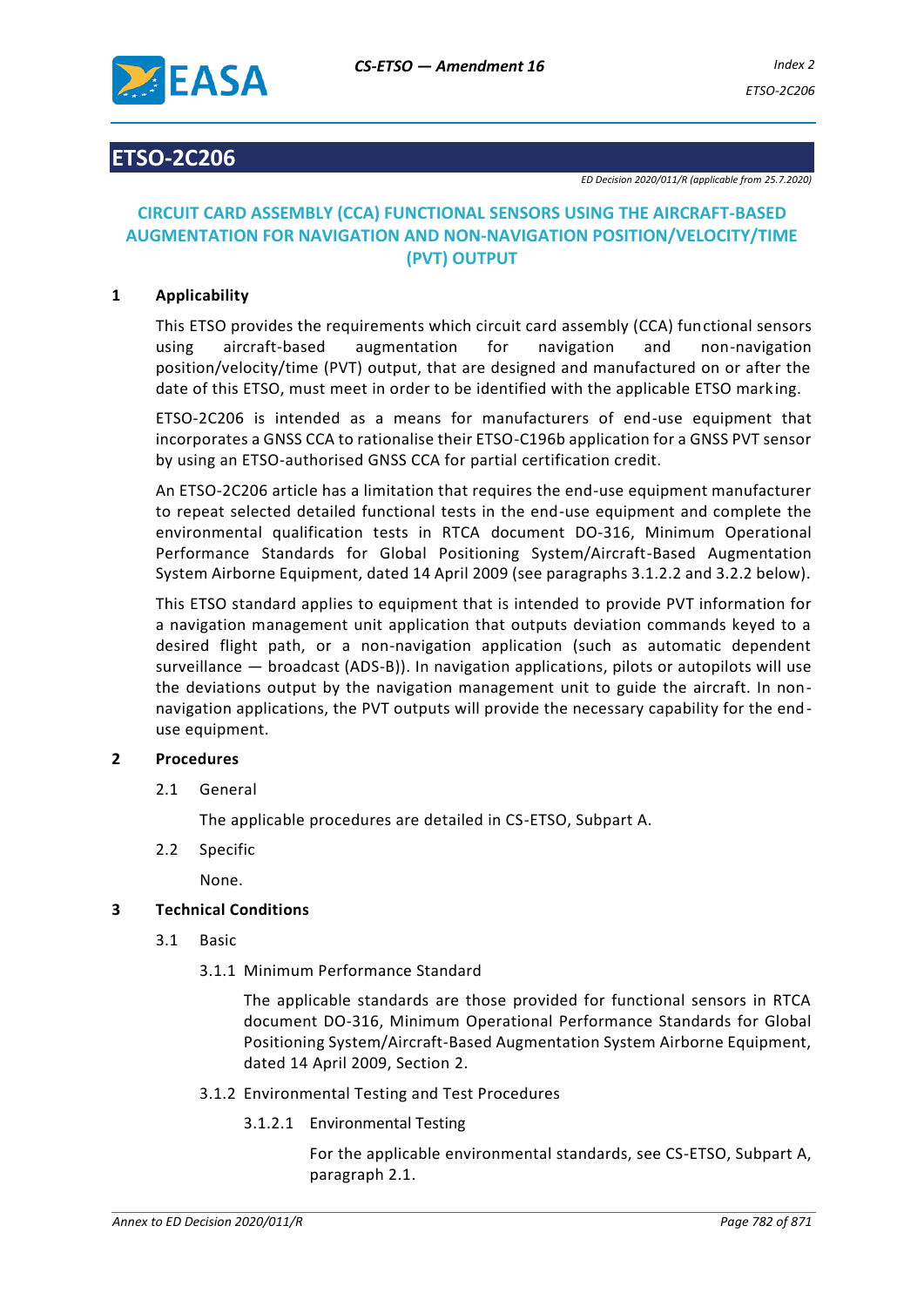Nevertheless, not all types of environmental test are required for this ETSO standard, as the ETSO article for this ETSO standard is a CCA that will be later integrated into an item of ETSO equipment. Therefore, a minimal set of the environmental test conditions of EUROCAE ED-14/RTCA document DO-160 has been defined (refer to Table 1) in order to verify the performance of the ETSOA article under this minimal set of conditions. The required performance under a particular environmental test is defined in the related test section in RTCA document DO-316, Minimum Operational Performance Standards for Global Positioning System/Aircraft Based Augmentation System Airborne Equipment, dated 14 April 2009, Section 2.2.

This minimal set is defined in Table 1 below. The chosen test category, associated wih the selectable parameters in the test conditions per EUROCAE ED-14/RTCA document DO-160 should be documented in the installation manual as limitations for the installation.

The test sections that are identified as optional are not required for an ETSO-2C206 application. Nevertheless, the ETSO CCA article can be subjected to these test conditions by the applicant on a voluntary basis. When optional sections are not tested, they shall be marked with 'X' in the environmental testing summary.

| Environmental<br><b>Test</b> | <b>EUROCAE</b><br>ED-14/RTCA<br><b>DO-160</b><br><b>Section</b> | <b>Requirement for ETSO-2C206</b>                                                                                                                                                                                                                                                                                                                                                                                                                                                                                                                      |
|------------------------------|-----------------------------------------------------------------|--------------------------------------------------------------------------------------------------------------------------------------------------------------------------------------------------------------------------------------------------------------------------------------------------------------------------------------------------------------------------------------------------------------------------------------------------------------------------------------------------------------------------------------------------------|
| Temperature                  | 4.5                                                             | Mandatory<br>If the performance of the module under environmental<br>conditions is dependent on the end-user equipment, it is the<br>responsibility of the applicant to adapt the EUROCAE<br>ED-14/RTCA DO-160 high and low temperature values and<br>temperature variation cycles to the intended installation<br>context.                                                                                                                                                                                                                            |
|                              |                                                                 | For example, in the case of temperature testing (Section 4.0<br>of EUROCAE ED-14/RTCA DO-160), the temperature of the<br>environment of the CCA (inside an item of equipment) may<br>be much higher or lower than the equipment level condition<br>expressed in the aforementioned Section 4.0. Therefore, the<br>applicant may qualify their CCA functional sensor based on<br>a chosen intended environment, and, finally, indicate in the<br>installation manual the temperature range for which the<br>correct operation of the CCA is guaranteed. |

#### **Table 1 — Environmental Qualification Testing minimum set for ETSO-2C206**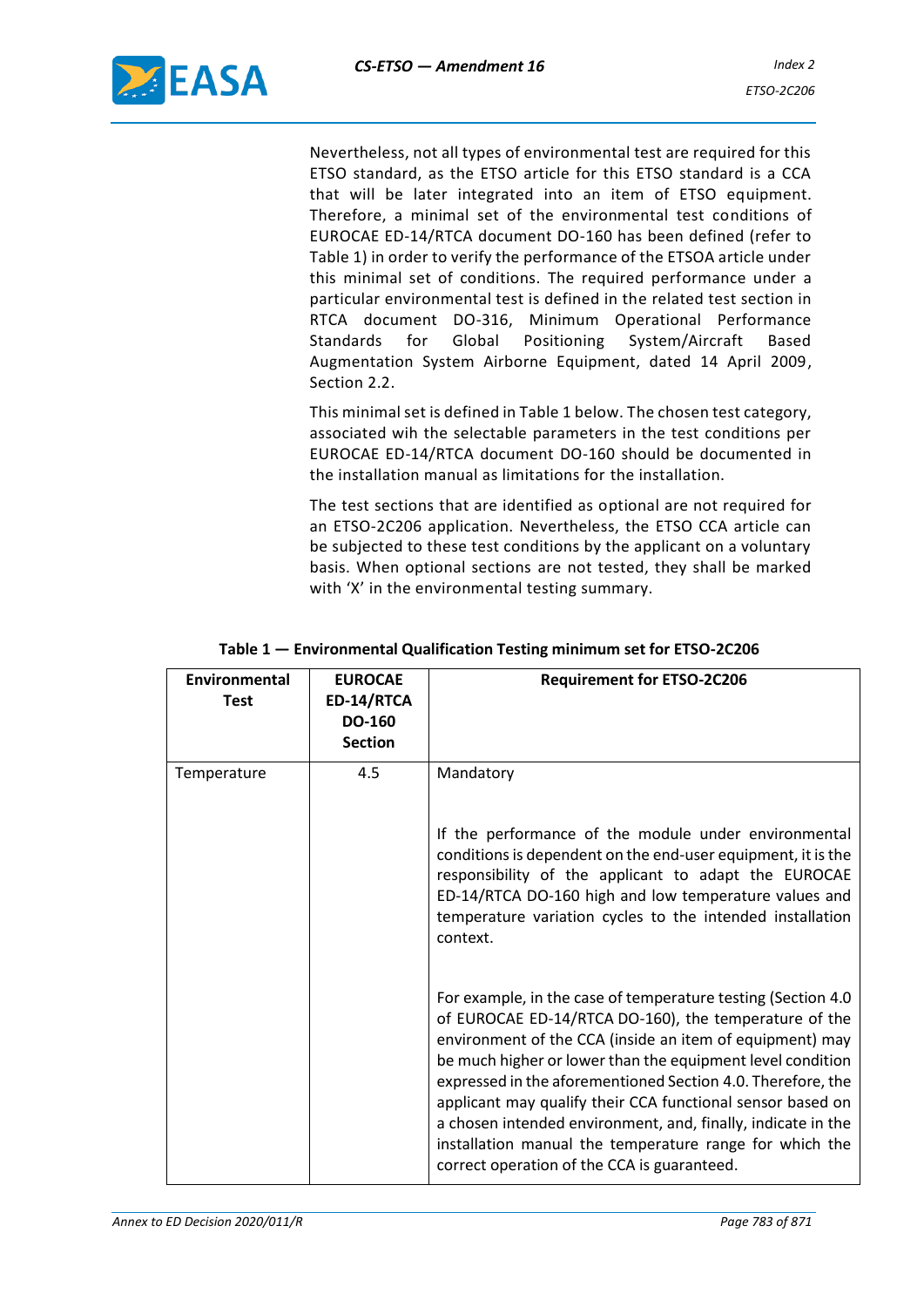

| Environmental<br><b>Test</b> | <b>EUROCAE</b><br>ED-14/RTCA<br><b>DO-160</b><br><b>Section</b> | <b>Requirement for ETSO-2C206</b>                                                                                                                                                                                                                                                                                                                                                                                                                                                                                                                                                                                                                                             |
|------------------------------|-----------------------------------------------------------------|-------------------------------------------------------------------------------------------------------------------------------------------------------------------------------------------------------------------------------------------------------------------------------------------------------------------------------------------------------------------------------------------------------------------------------------------------------------------------------------------------------------------------------------------------------------------------------------------------------------------------------------------------------------------------------|
|                              |                                                                 | The dissipation constraints required for the CCA and<br>documented in the installation manual should be considered<br>when establishing the temperature test set-up.                                                                                                                                                                                                                                                                                                                                                                                                                                                                                                          |
| Altitude                     | 4.6                                                             | Mandatory                                                                                                                                                                                                                                                                                                                                                                                                                                                                                                                                                                                                                                                                     |
| Temperature<br>Variation     | 5.0                                                             | Mandatory                                                                                                                                                                                                                                                                                                                                                                                                                                                                                                                                                                                                                                                                     |
|                              |                                                                 | As for Section 4.5, if the performance of the CCA under<br>environmental conditions is dependent on the end-user<br>equipment, it is the responsibility of the applicant to adapt<br>ED-14/RTCA<br>DO-160<br><b>EUROCAE</b><br>high<br>and<br>low<br>the<br>temperature values and temperature variation cycles to the<br>intended CCA installation context.                                                                                                                                                                                                                                                                                                                  |
|                              |                                                                 | As for Section 4.5, for example, in the case of temperature<br>testing (Section 4.0 of EUROCAE ED-14/RTCA DO-160),<br>where the temperature of the environment of the CCA<br>(inside an item of equipment) may be much higher or lower<br>than the equipment level condition as expressed in<br>Section 4.0 of EUROCAE ED-14/RTCA DO-160, the applicant<br>can qualify their CCA based on a chosen intended<br>environment, and, finally, indicate in the installation manual<br>the temperature range for which the correct operation of<br>the CCA functional sensor is guaranteed.                                                                                         |
| Humidity                     | 6.0                                                             | Mandatory                                                                                                                                                                                                                                                                                                                                                                                                                                                                                                                                                                                                                                                                     |
| Shock<br>(operational)       | 7.2                                                             | Optional                                                                                                                                                                                                                                                                                                                                                                                                                                                                                                                                                                                                                                                                      |
| Shock<br>(Crash<br>Safety)   | 7.3                                                             | Optional                                                                                                                                                                                                                                                                                                                                                                                                                                                                                                                                                                                                                                                                      |
| Vibration                    | 8.0                                                             | Optional                                                                                                                                                                                                                                                                                                                                                                                                                                                                                                                                                                                                                                                                      |
|                              |                                                                 | Note: The CCA technology should be assessed for further<br>vibration qualification (ED-14/DO-160). This preliminary<br>assessment could consider the technology diversity of the<br>components of the CCA, as well as the integration density<br>and number of layers of the circuit card. The assessment<br>could be confirmed by tests conducted on a circuit card that<br>is representative of the CCA technology used in the article<br>under certification. This preliminary assessment of the CCA<br>technology under vibration conditions does not constitute<br>credit for the qualification testing of the CCA when it is<br>integrated into the end-user equipment. |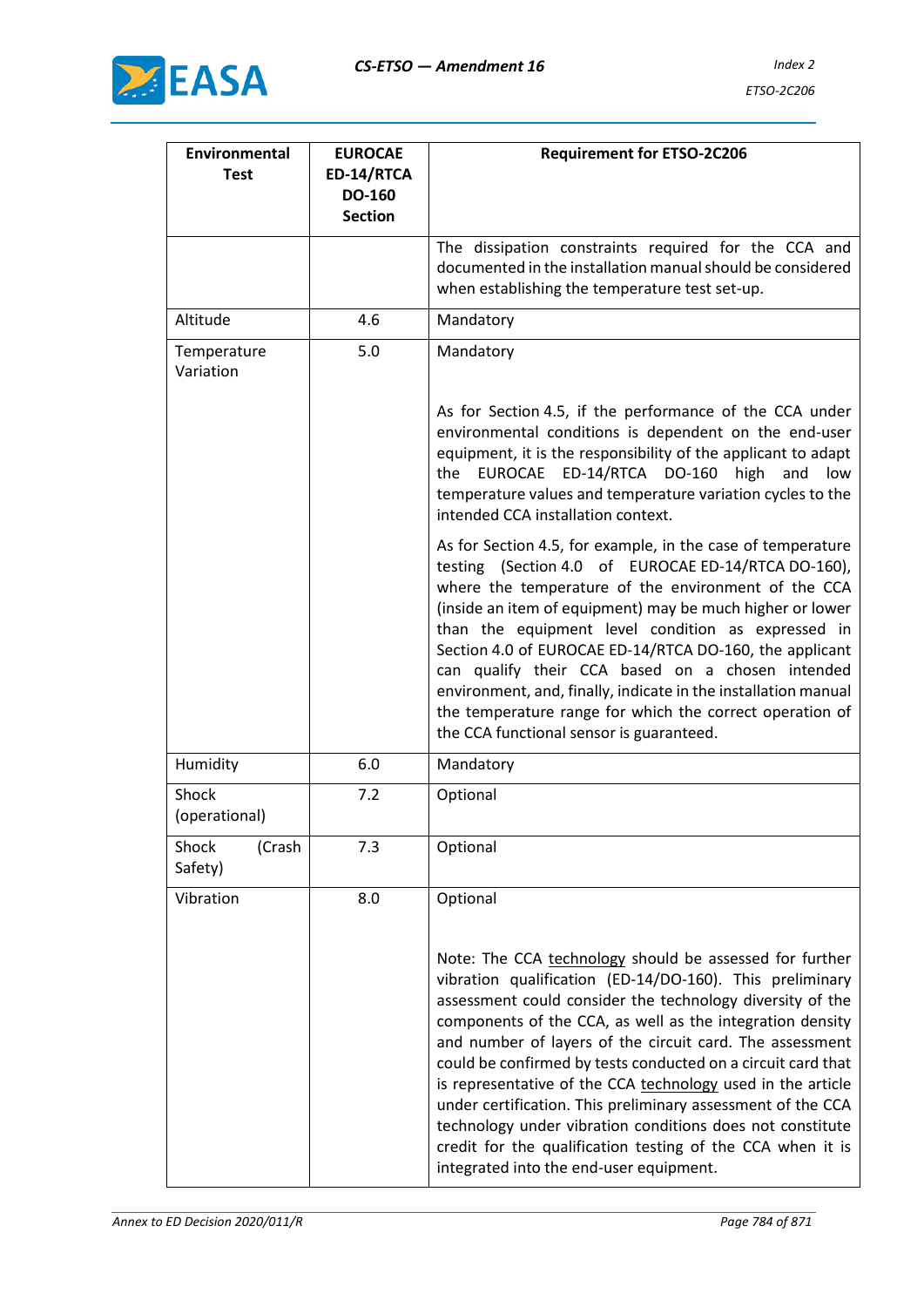

| <b>Environmental</b><br><b>Test</b>                                    | <b>EUROCAE</b><br>ED-14/RTCA<br><b>DO-160</b><br><b>Section</b> | <b>Requirement for ETSO-2C206</b>                                                                                                                                                                                                         |
|------------------------------------------------------------------------|-----------------------------------------------------------------|-------------------------------------------------------------------------------------------------------------------------------------------------------------------------------------------------------------------------------------------|
| Explosion<br>Atmosphere                                                | 9.0                                                             | Optional                                                                                                                                                                                                                                  |
| Waterproof                                                             | 10.0                                                            | Optional                                                                                                                                                                                                                                  |
| Fluids<br>Susceptibility                                               | 11.0                                                            | Optional                                                                                                                                                                                                                                  |
| Sand and Dust                                                          | 12.0                                                            | Optional                                                                                                                                                                                                                                  |
| <b>Fungus Resistance</b>                                               | 13.0                                                            | Optional                                                                                                                                                                                                                                  |
| Salt Fog                                                               | 14.0                                                            | Optional                                                                                                                                                                                                                                  |
| <b>Magnetic Effect</b>                                                 | 15.0                                                            | Optional                                                                                                                                                                                                                                  |
| Power Input                                                            | 16.0                                                            | Mandatory for CCA interfaces that are directly connected to<br>the aircraft power distribution system.                                                                                                                                    |
| Voltage Spike                                                          | 17.0                                                            | Mandatory for CCA interfaces that are directly connected to<br>the aircraft power distribution system.                                                                                                                                    |
|                                                                        |                                                                 | Note: CCA interfaces that are not directly connected to the<br>aircraft power distribution system will be tested after the<br>integration phase as part of the end-user ETSO application<br>or as part of a type-certification programme. |
| Audio Frequency<br>Conducted                                           | 18.0                                                            | Mandatory for CCA interfaces that are directly connected to<br>the aircraft power distribution system.                                                                                                                                    |
| Susceptibility<br>Power Input                                          |                                                                 | Note: CCA interfaces that are not directly connected to the<br>aircraft power distribution system will be tested after the<br>integration phase as part of the end-user ETSO application<br>or as part of a type-certification programme. |
| Induced-Signal<br>Susceptibility                                       | 19.0                                                            | Mandatory for CCA interfaces that are directly connected to<br>the aircraft wiring.                                                                                                                                                       |
|                                                                        |                                                                 | Note: CCA interfaces that are not directly connected to the<br>aircraft wiring will be tested after the integration phase as<br>part of the end-user ETSO application or as part of a<br>type-certification programme.                    |
| Radio<br>Frequency<br>Susceptibility<br>(radiated<br>and<br>conducted) | 20.0                                                            | Mandatory for the conducted susceptibility of CCA<br>interfaces that are directly connected to the aircraft wiring.                                                                                                                       |
|                                                                        |                                                                 | Note: CCA interfaces that are not directly connected to the<br>aircraft wiring will be tested after the integration phase as                                                                                                              |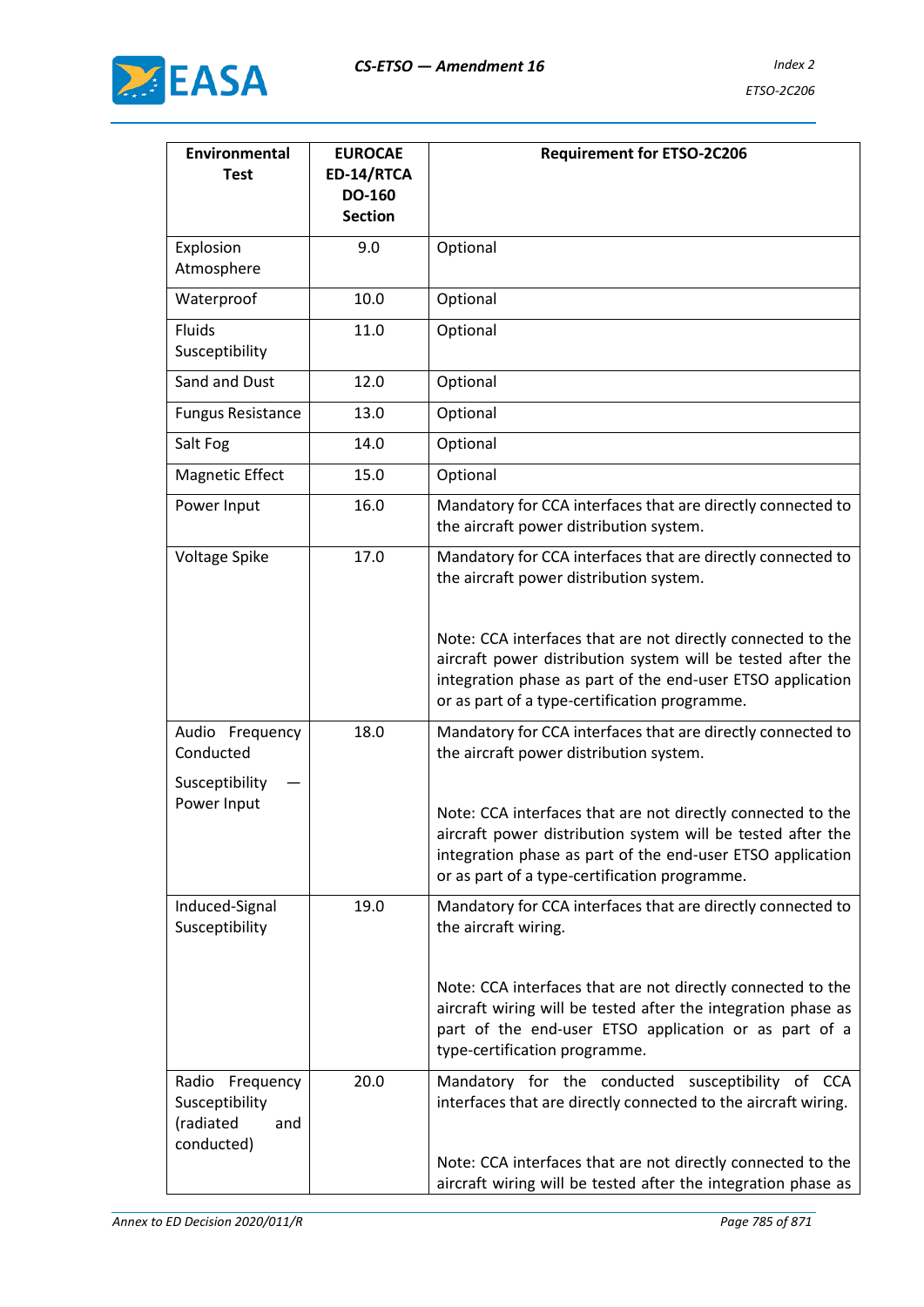

| <b>Environmental</b><br><b>Test</b>                 | <b>EUROCAE</b><br>ED-14/RTCA<br>DO-160<br><b>Section</b> | <b>Requirement for ETSO-2C206</b>                                                                                                                                                                                      |
|-----------------------------------------------------|----------------------------------------------------------|------------------------------------------------------------------------------------------------------------------------------------------------------------------------------------------------------------------------|
|                                                     |                                                          | part of the end-user ETSO application or as part of a<br>type-certification programme.                                                                                                                                 |
| <b>Emission of Radio</b><br><b>Frequency Energy</b> | 21.0                                                     | Mandatory for the conducted emission of CCA interfaces<br>that are directly connected to the aircraft wiring.                                                                                                          |
|                                                     |                                                          | Note: CCA interfaces that are not directly connected to the<br>aircraft wiring will be tested after the integration phase as<br>part of the end-user ETSO application or as part of a<br>type-certification programme. |
| Lightning-Induced<br>Transient<br>Susceptibility    | 22.0                                                     | Mandatory for CCA interfaces that are directly connected to<br>the aircraft wiring.                                                                                                                                    |
|                                                     |                                                          | Note: CCA interfaces that are not directly connected to the<br>aircraft wiring will be tested after the integration phase as<br>part of the end-user ETSO application or as part of a<br>type-certification programme. |
| Lightning<br><b>Direct</b><br><b>Effects</b>        | 23.0                                                     | Optional                                                                                                                                                                                                               |
| Icing                                               | 24.0                                                     | Optional                                                                                                                                                                                                               |
| Electrostatic<br>Discharge (ESD)                    | 25.0                                                     | Optional                                                                                                                                                                                                               |
| Fire, Flammability                                  | 26.0                                                     | Mandatory for flammability (ED-14/DO-160 Section 26,<br>Category C).                                                                                                                                                   |

## 3.1.2.2 Environmental Test Procedures for End User

The end user of this ETSO article will be required to complete the environmental qualification testing after integration of the ETSO-2C206 CCA. In order to allow the end user to properly test the functionality of the CCA functional sensor in environmental conditions, the applicant for a 'CCA functional sensor' shall provide the detailed functional test procedures to evaluate the required performance of the CCA functional sensor in compliance with RTCA document DO-316, Minimum Operational Performance Standards for Global Positioning System/Aircraft Based Augmentation System Airborne Equipment, dated 14 April 2009, Section 2.2.

3.1.3 Software

See CS-ETSO, Subpart A, paragraph 2.2.